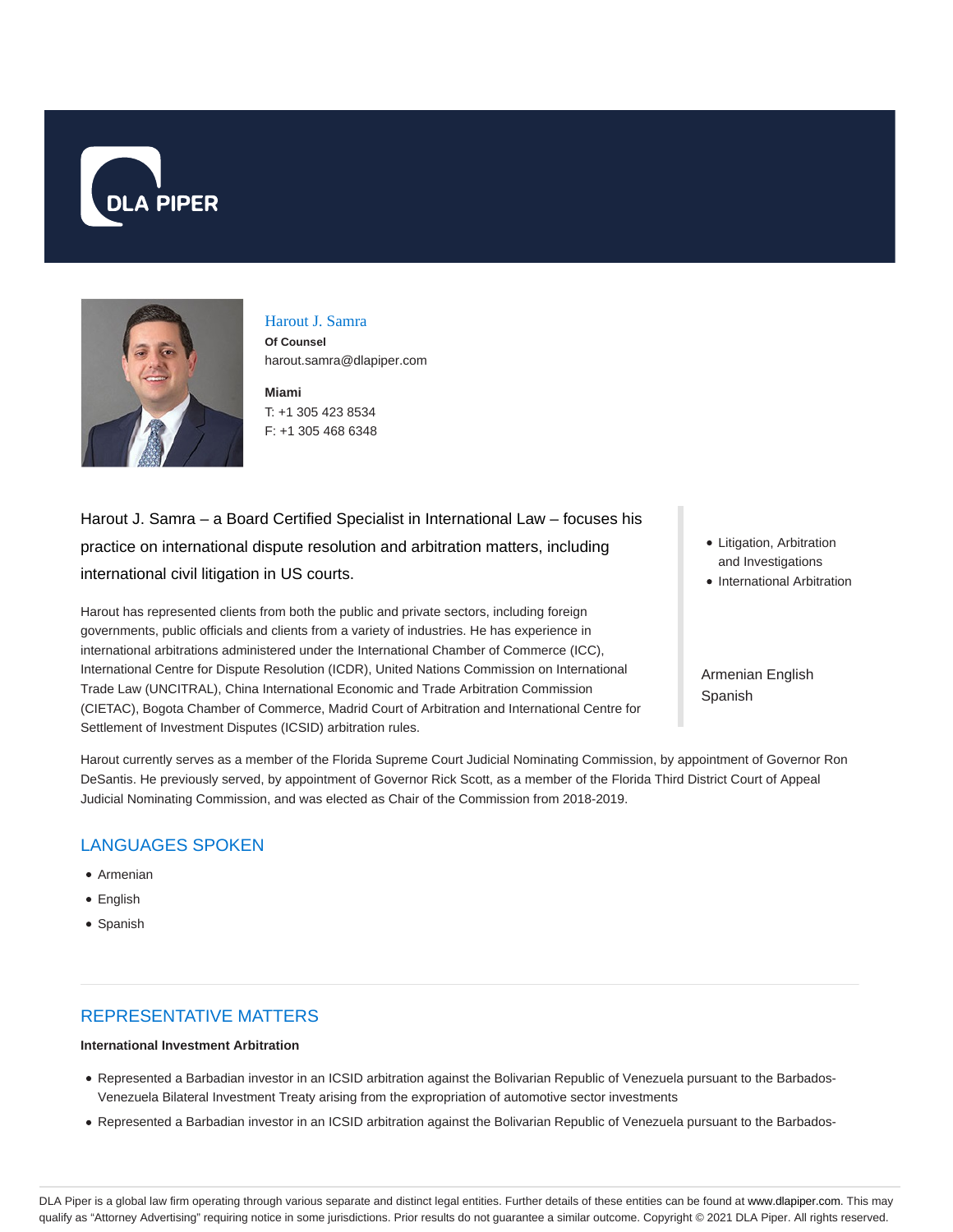Venezuela Bilateral Investment Treaty arising from the expropriation of hospitality sector investments

Represented a Spanish investor in an ICSID arbitration against the Bolivarian Republic of Venezuela pursuant to the Spain-Venezuela Bilateral Investment Treaty arising from the expropriation of financial sector investments

#### **International Commercial Arbitration**

- Represented a U.S. manufacturer of medical devices in a CIETAC arbitration against a distributor based in China involving claims of breach of contract and misappropriation of intellectual property
- Represented a government agency of a Central American state in an ICC arbitration against a global construction company arising from disputed ownership interests in power generation facilities and related construction defects
- Represented an Asia-based global construction company in an ad hoc arbitration under the UNCITRAL Rules involving the construction of a power plant in Latin America
- Represented a US defense contractor in an ad hoc arbitration under the UNCITRAL Rules against a South American sovereign arising from breach of contract and related claims
- Represented an Ecuador-based investment conglomerate in ICDR arbitration and post-award enforcement challenge in a dispute arising from a challenged stock purchase agreement
- Represented a Venezuelan construction firm in a ICC arbitration arising from breach of contract against an Asia-based engineering firm

#### **Commercial and International Litigation**

- Represented the owner of energy facilities in the Caribbean in a shareholder dispute in litigation involving breach of contract claims before the Connecticut courts and supervised related proceedings in the British Virgin Islands
- Represented a consortium of non-US insurers in coverage action involving parallel proceedings in the UK arising from a dispute concerning allegedly defective cruise ship engines
- Represented an Ecuador-based airline before New York state courts in contract dispute arising from lease of multiple aircraft from US-based aircraft sub-lessors
- Advised a Central American government following the suspension of loan payments by an international financial institution
- Represented an industry-leading aircraft engines and spares support company in a breach of contract dispute with an international airline
- Represented an international shipping conglomerate in a pre-action 28 USC § 1782 proceedings to solicit discovery in aid of prospective foreign proceedings in France

### **CREDENTIALS**

# **Admissions**

- Florida
- New York

## Prior Experience

Harout previously served as a law clerk in the Antitrust Division of the US Department of Justice (Transportation, Energy and Agriculture Section) and in the US Attorney's Office for the Southern District of Florida, Economic and Environmental Crimes Section.

## **Recognitions**

- Harout is a Board Certified Specialist in International Law. Less than 7 percent of eligible Florida Bar members are board certified, with fewer than 100 certified in International Law. Certification is The Florida Bar's highest level of evaluation of professional competency and experience.
- Harout was recognized as an ''Up and Comer'' for International Law in the 2016 edition of Florida Trend's Florida Legal Elite, which recognizes attorneys under 40 years old who are ''respected by their peers for excellence in law'' and ''represent the future of the

DLA Piper is a global law firm operating through various separate and distinct legal entities. Further details of these entities can be found at www.dlapiper.com. This may qualify as "Attorney Advertising" requiring notice in some jurisdictions. Prior results do not guarantee a similar outcome. Copyright @ 2021 DLA Piper. All rights reserved.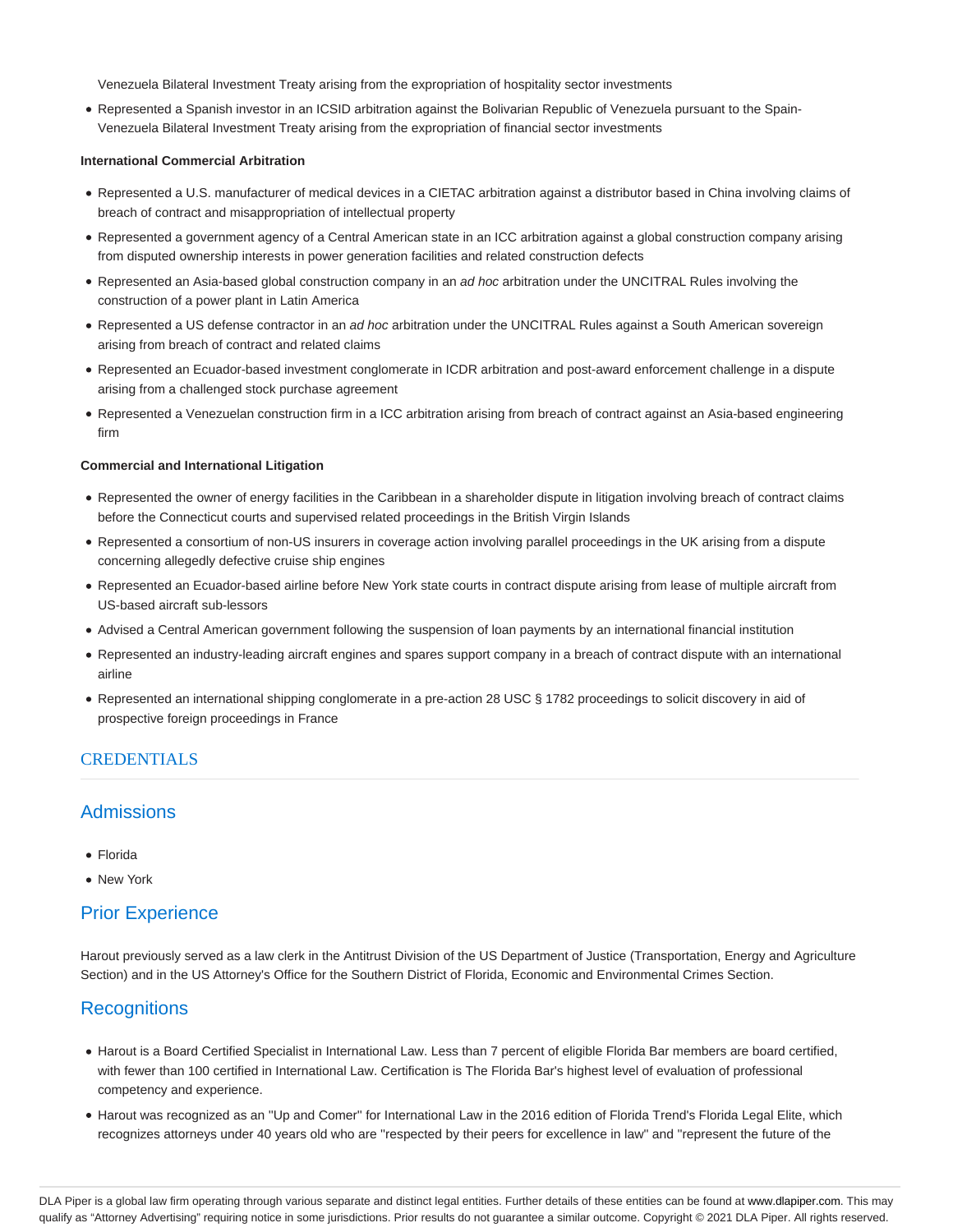legal profession in Florida.''

- Harout was named a recipient of the 2015 MavPac Future 40 Award, which recognizes professionals from diverse backgrounds including politics, business, law and entrepreneurship – deemed by their peers to be current and future leaders.
- Harout was appointed by Governor Rick Scott to serve on the Florida Third District Court of Appeal Judicial Nominating Commission for a term beginning in 2014 and ending in 2018.
- Harout has been selected for inclusion in the 2012-2020 editions of Florida Super Lawyers Rising Stars, published by Thomson Reuters, a distinction honoring the top up-and-coming lawyers, defined as 40 years of age and younger or in the practice of law for less than 10 years.
- The Legal 500 Latin America

2022 - Recommended, Latin America: International Firms International Arbitration The Legal 500 comments, "The team can also call on Florida-based associate Harout Samra, who is focused on international arbitration work in both the public and private sectors."

## **Education**

- J.D., University of Miami School of Law magna cum laude
- M.B.A., Finance, University of Miami
- B.A., Economics, University of Miami cum laude

# **Courts**

- United States Court of Appeals for the Eleventh Circuit
- United States District Court for the Middle District of Florida
- United States District Court for the Northern District of Florida
- United States District Court for the Southern District of Florida

## **Memberships**

- American Bar Association
	- o Section of Litigation, International Litigation and Dispute Resolution Committee, Co-Chair, 2018 Present
	- o Section of Litigation, Alternative Dispute Resolution Committee, Co-Chair, 2015 2018
	- o Section of Dispute Resolution, Arbitration Committee, Co-Chair, 2018 Present
	- o Member, Young Lawyer Leadership Program, 2011 2013
	- o Section of International Law
- University of Miami School of Law Alumni Association VP, Alumni Engagement and Communications, 2018 - Present
	- VP, Chair of Student Affairs, 2016 2017
	- Chair, Young Alumni Committee (YAC), 2015 2016
- Federalist Society
	- o Miami Lawyers Chapter, Board Member 5
	- International & National Security Law Practice Group, Executive Committee Member
- LCIA Young International Arbitration Group, North American Regional Representative, 2013 2019
- Young ICCA, Newsletter Committee
- Club Español del Arbitraje, Florida Chapter, Secretary and Board Member, 2011 2012
- Future of Arbitration Miami, Board Member
- American Society of International Law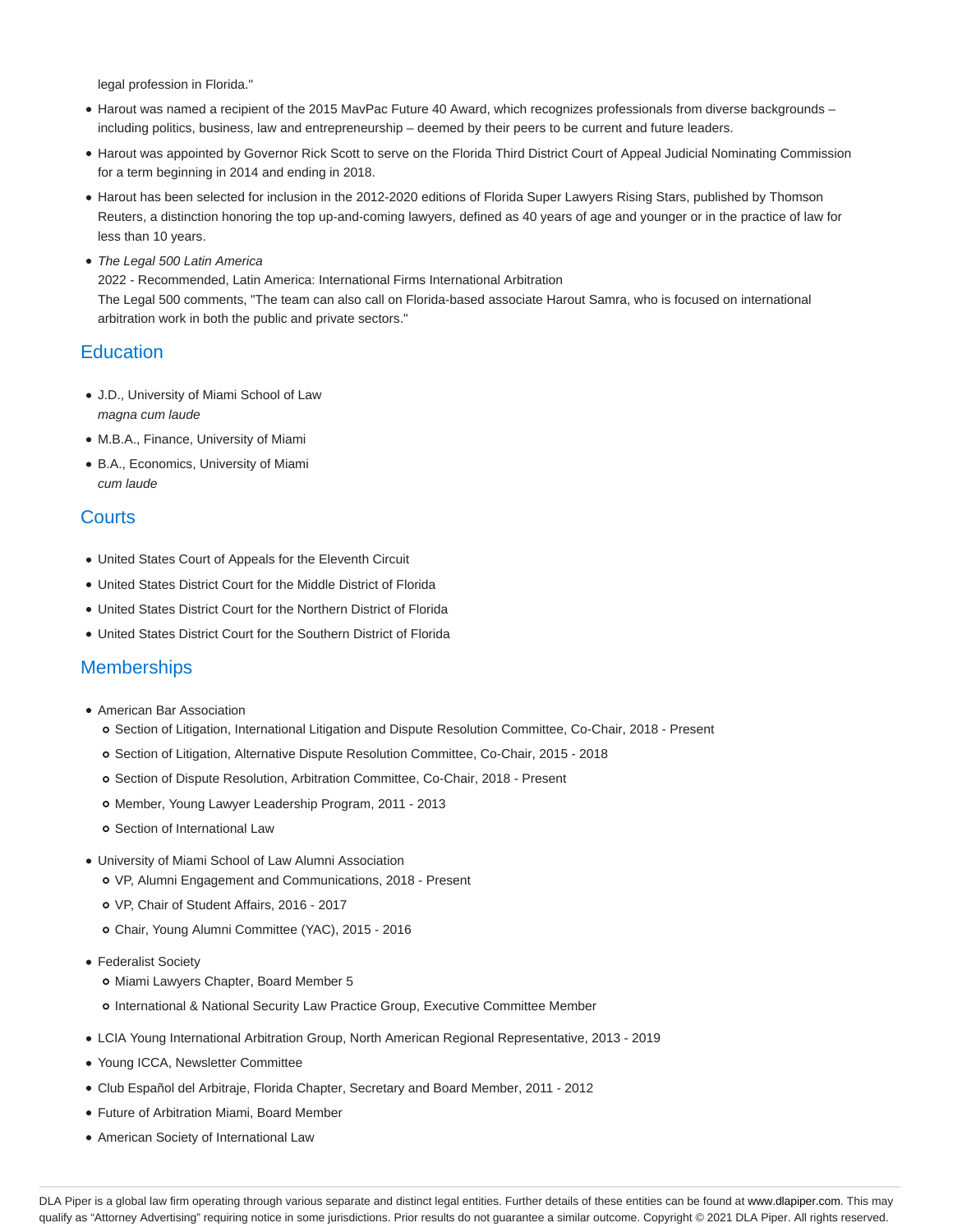- Miami International Arbitration Society
- ICDR Young and International
- ICC Young Arbitrators Forum
- Young Professionals in Foreign Policy

#### INSIGHTS

# **Publications**

**New wave of US sanctions on Russia targets services, broadcasting, banking, and US exports**

16 May 2022 Global Sanctions Alert The US government continues to announce new measures.

**Latest sanctions block Russia's largest banks, cyber actors and more; Biden's executive order prohibits investments in Russia by US persons**

8 April 2022 Global Sanctions Alert

Two of Russia's largest banks, Sberbank and Alfa-Bank, which had previously been subject to narrower restrictions, have now been blocked.

**New wave of US sanctions targets Russian Duma, additional elites, defense entities; BIS extends export controls to more than 100 Russian aircraft**

29 March 2022

Global Sanctions Alert

The latest sanctions affect all members of the Duma, Russian elites, bank executives and board members, and Russian defense firms, and BIS has extended export controls to certain Russian aircraft.

**US announces new trade restrictions against Russia as well as a new round of sanctions against Russian political elites**

16 March 2022 Global Sanctions Alert Many of the newly announced measures will require Congressional action.

**US sanctions Russian energy sector while allowing various energy-related activities to continue**

9 March 2022 Global Sanctions Alert Today's actions further restrict commercial activity and increase risks of sanctions violations by well-intentioned companies.

**US continues to escalate sanctions against Russia and Belarus**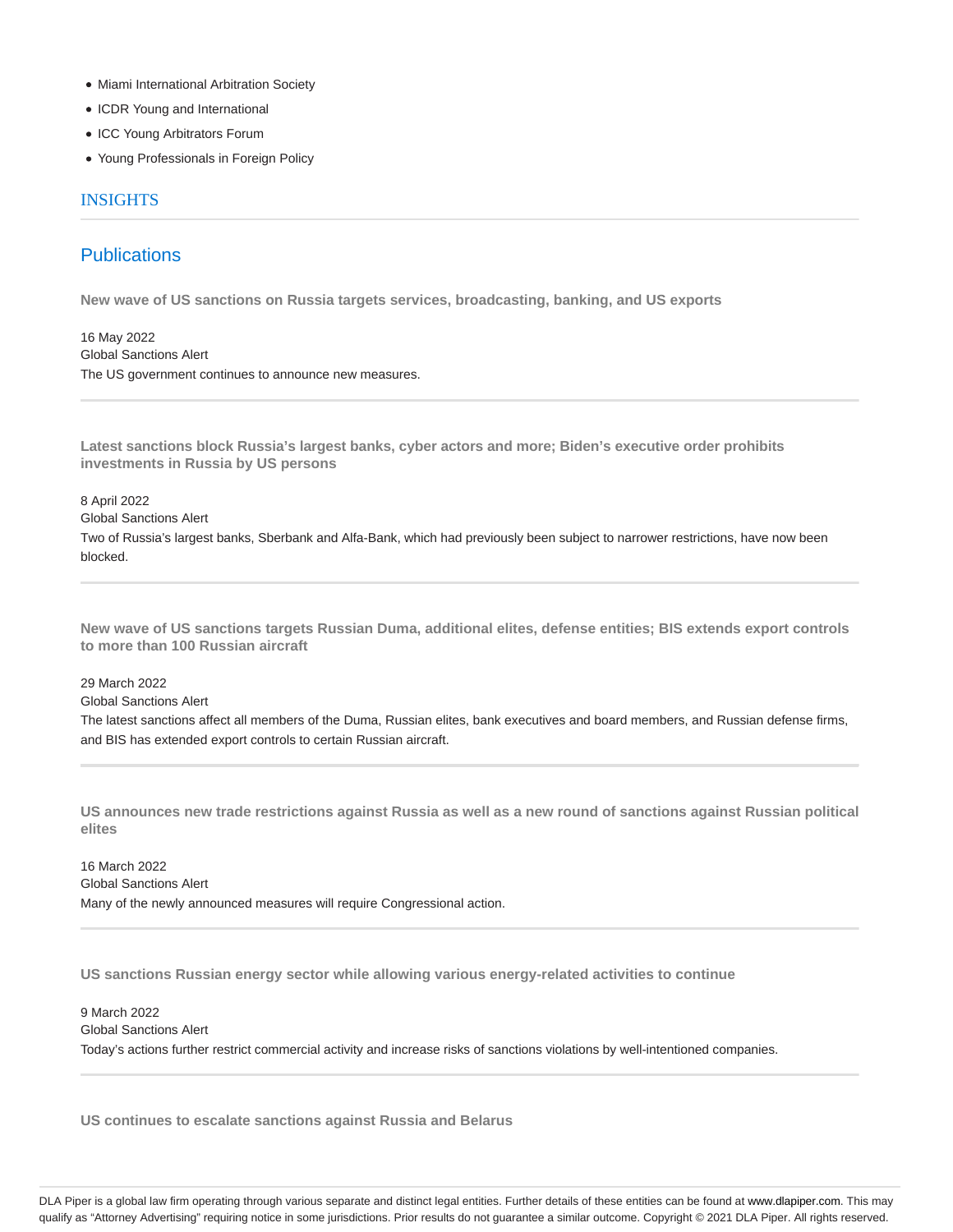4 March 2022 Global Sanctions Alert

White House announces new sanctions while putting in place extensive new export control measures against Russia and Belarus; DOJ announces Task Force KleptoCapture; OFAC closes some loopholes.

**US escalates its sanctions regime against Russia, targeting its financial system**

28 February 2022 Global Sanctions Alert And additional measures are expected to be announced by the US and its allies in the coming days

**US imposes further sanctions and export controls against Russia**

25 February 2022 Global Sanctions Alert The White House emphasized that these newly announced sanctions and export controls will be complemented with similar measures imposed by US allies and partners.

**New US sanctions in response to Russia's actions against Ukraine**

23 February 2022 Global Sanctions Alert Additional sanctions are expected that will target Russia's financial, technology, and defense sectors.

**US government announces sweeping sanctions against Russia**

16 April 2021 Global Sanctions Alert The newly imposed sanctions represent a significant escalation and addition to the sanctions architecture put in place by the Obama and Trump Administrations.

**Replacing NAFTA: What the USMCA means for the future of North American trade and investment – a Q&A**

26 October 2020 Contributors from the US, Mexico and Canada discuss several key considerations.

**DC Circuit issues opinion on sovereign immunity defenses to the enforcement of arbitration award against foreign states**

#### 1 July 2020

Foreign states might not only be able to rely on the doctrine of sovereign immunity to protect themselves from final judgments, but also to avoid the burdens of litigation itself.

DLA Piper is a global law firm operating through various separate and distinct legal entities. Further details of these entities can be found at www.dlapiper.com. This may qualify as "Attorney Advertising" requiring notice in some jurisdictions. Prior results do not guarantee a similar outcome. Copyright @ 2021 DLA Piper. All rights reserved.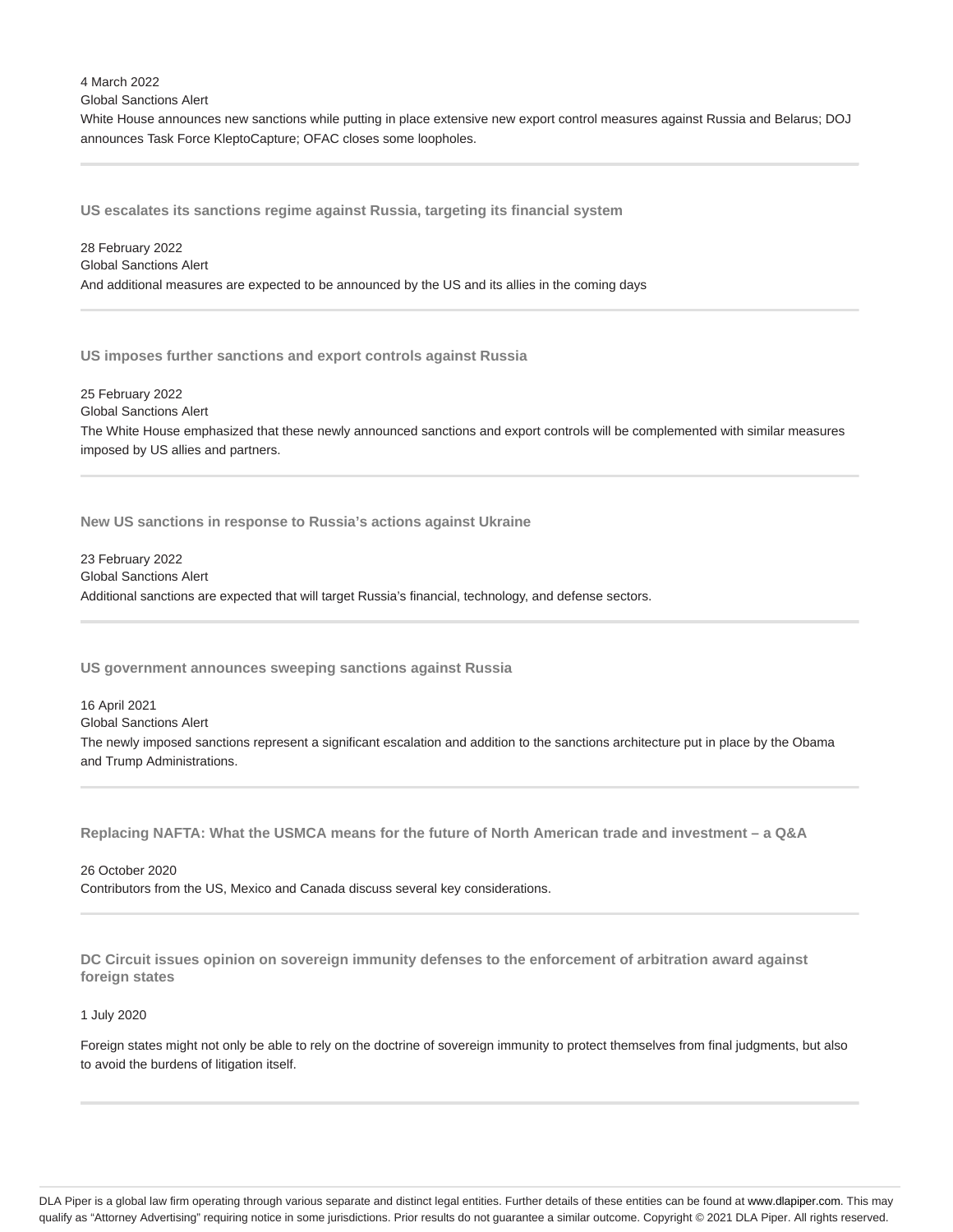**US courts affirm expansive discovery under 28 U.S.C. § 1782**

#### 29 SEP 2015

There is increasingly clear consensus among US courts giving § 1782 expansive reach.

- Co-author, "The US Supreme Court Addresses Key Arbitration Issues during 2012-2013 Term," LCIA YIAG E-Newsletter, August 2013
- Author, "Teaching Arbitration in Tanzania," From the Field: New Perimeter Blog, June 20, 2013
- Author, "Kiobel v. Royal Dutch Petroleum: Closing the Door on Foreign Torts?," International Litigation Quarterly (American Bar Association), Volume 29, Issue 1, Spring 2013
- Co-author, "The Role of Precedent in Defining Res Judicata in Investor–State Arbitration," Northwestern Journal of International Law & Business, Vol. 32 (2012)
- Co-author, "Recent Developments Affecting Corporate Counsel," Tort Trial and Insurance Practice Law Journal, Volume 48:1, Fall 2012
- Author, "Circuit Court Allows Discovery in International Arbitration," International Litigation Quarterly, (American Bar Association), Volume 28, Issue 2, Summer 2012
- Co-Author, Chapter on Litigation and Dispute Resolution in the United States, The International Comparative Legal Guide to Litigation & Dispute Resolution, 2012
- Author, "Breaking into International Arbitration: A Primer," Young Advocates, Volume 2, Issue 1, Winter 2012
- Co-Author, Chapter on Litigation and Arbitration in the United States, The International Comparative Legal Guide to Litigation and Dispute Resolution 2012, February 2012

### **Events**

- Moderator, "Third Party Funding in International Arbitration: Thorny Issues for Arbitration Practitioners and Their Clients," Hispanic National Bar Association Corporate Counsel Conference (Miami, Florida), March 2017
- Speaker, "Arbitraje, Derecho y Justicia," ICC Young Arbitrators Forum (Mexico City), February 2017
- Moderator, "Utilizing Technology in the Courtroom & Boardroom," Dade County Bar Association Bench and Bar Conference (Miami, Florida), February 2017
- Speaker, ''The Power to Change One's Mind: Can it Apply in International Arbitration?,'' ICC Young Arbitrators Forum (Miami, Florida), June 2016
- Moderator, "Winning in International Arbitration: Effective Advocacy from the Experts," American Bar Association Section of Litigation Annual Conference (Chicago, Illinois), April 2016
- Speaker, "Expected Impact of the Trans-Pacific Partnership on Investor-State Dispute Settlement," ABA Section of Litigation Sound Advice Podcast, March 2016
- Speaker, "Arbitral Secretaries: Functions and Limits," Brazilian Arbitration Committee (CBar) XIV International Arbitration Congress (Foz do Iguazu, Brazil), September 2015
- Moderator, "Turning the Arbitral Award into Cash," Dade County Bar Association Bench and Bar Conference, February 2015
- Moderator, "Developing and Growing Business in Latin America & Abroad," Dade County Bar Association Bench and Bar Conference, February 2014
- Speaker, "Challenges of Entering the Field of International Arbitration," ABA Section of Litigation Sound Advice Podcast, November 2013
- Guest Speaker, "Law, Science and Technology," Florida International University School of Law (discussed international arbitration and intellectual property), October 21, 2013
- Moderator, "Early Career Tips from the Experts: Breaking into International Arbitration," London Court of International Arbitration